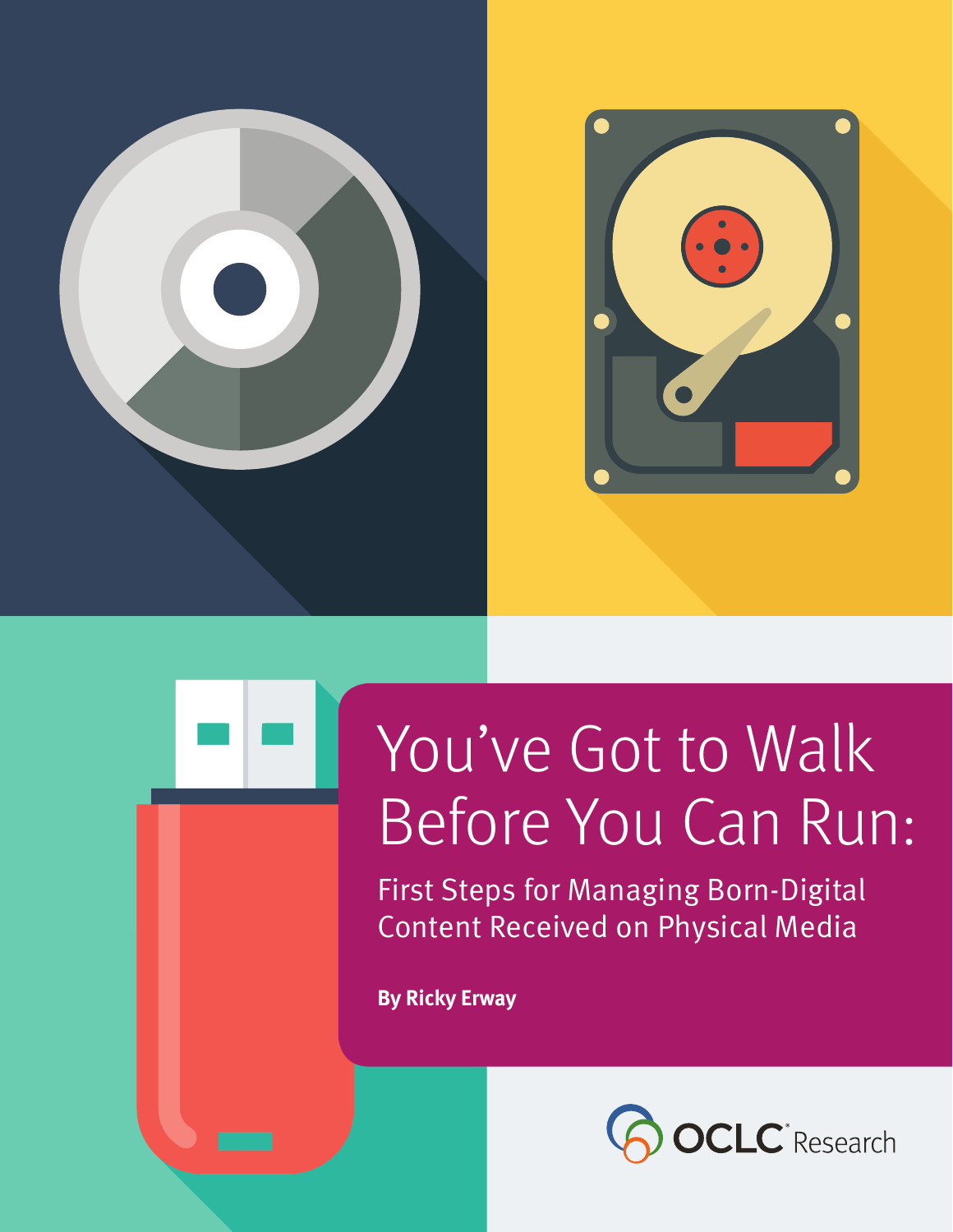## **You've Got to Walk Before You Can Run: First Steps for Managing Born-Digital Content Received on Physical Media**

**Ricky Erway** 

**Senior Program Officer OCLC Research** 

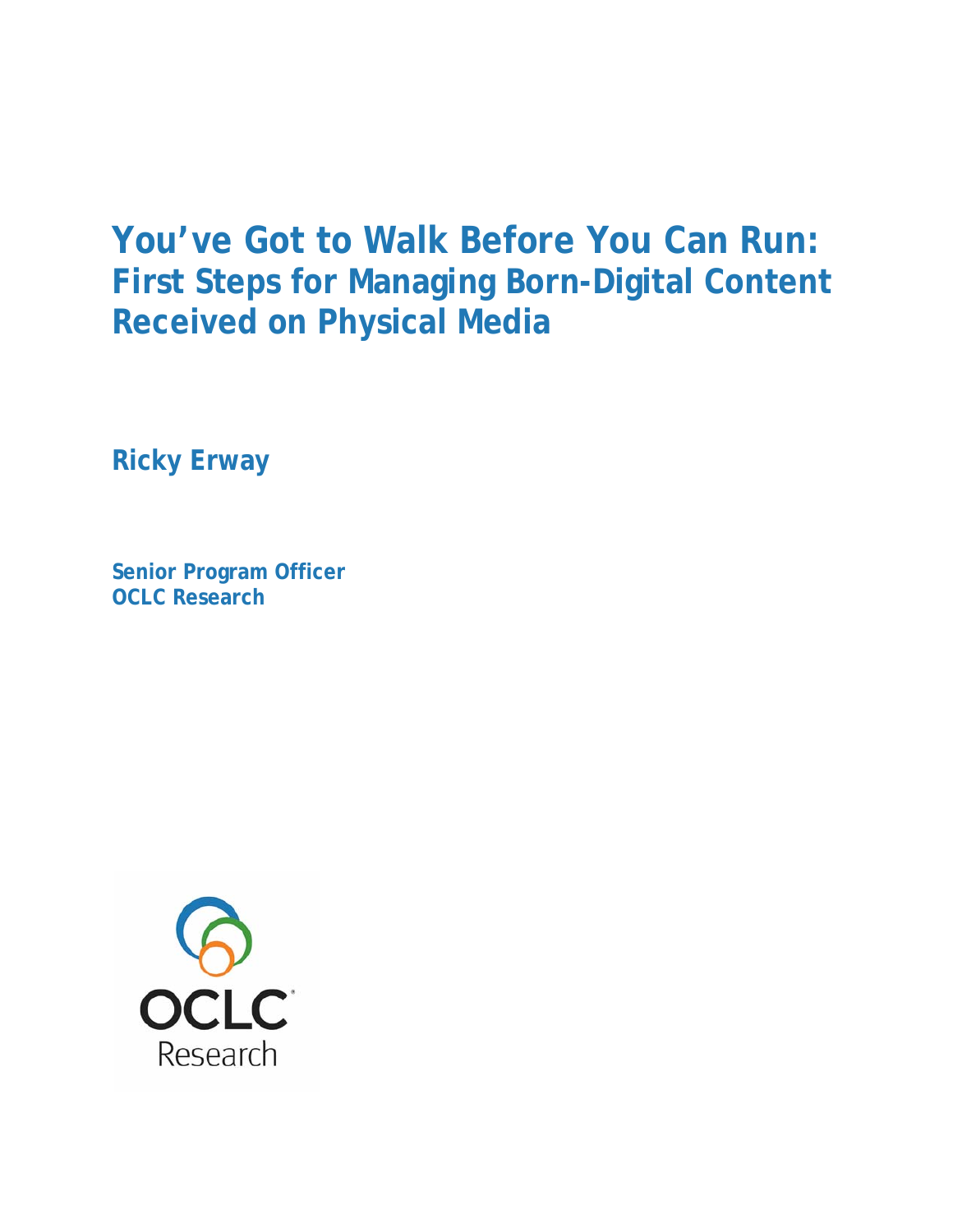© 2012 OCLC Online Computer Library Center, Inc. This work is licensed under a Creative Commons Attribution 3.0 Unported License. http://creativecommons.org/licenses/by/3.0/



August 2012

OCLC Research Dublin, Ohio 43017 USA

www.oclc.org

ISBN: 1-55653-508-2 (978-1-55653-508-6) OCLC (WorldCat): 801595484

Please direct correspondence to: Ricky Erway Senior Program Officer erwayr@oclc.org

Suggested citation:

Erway, Ricky. 2012. *You've Got to Walk Before You Can Run: First Steps for Managing Born-Digital Content Received on Physical Media*. Dublin, Ohio: OCLC Research. http://www.oclc.org/research/publications/library/2012/2012-06.pdf.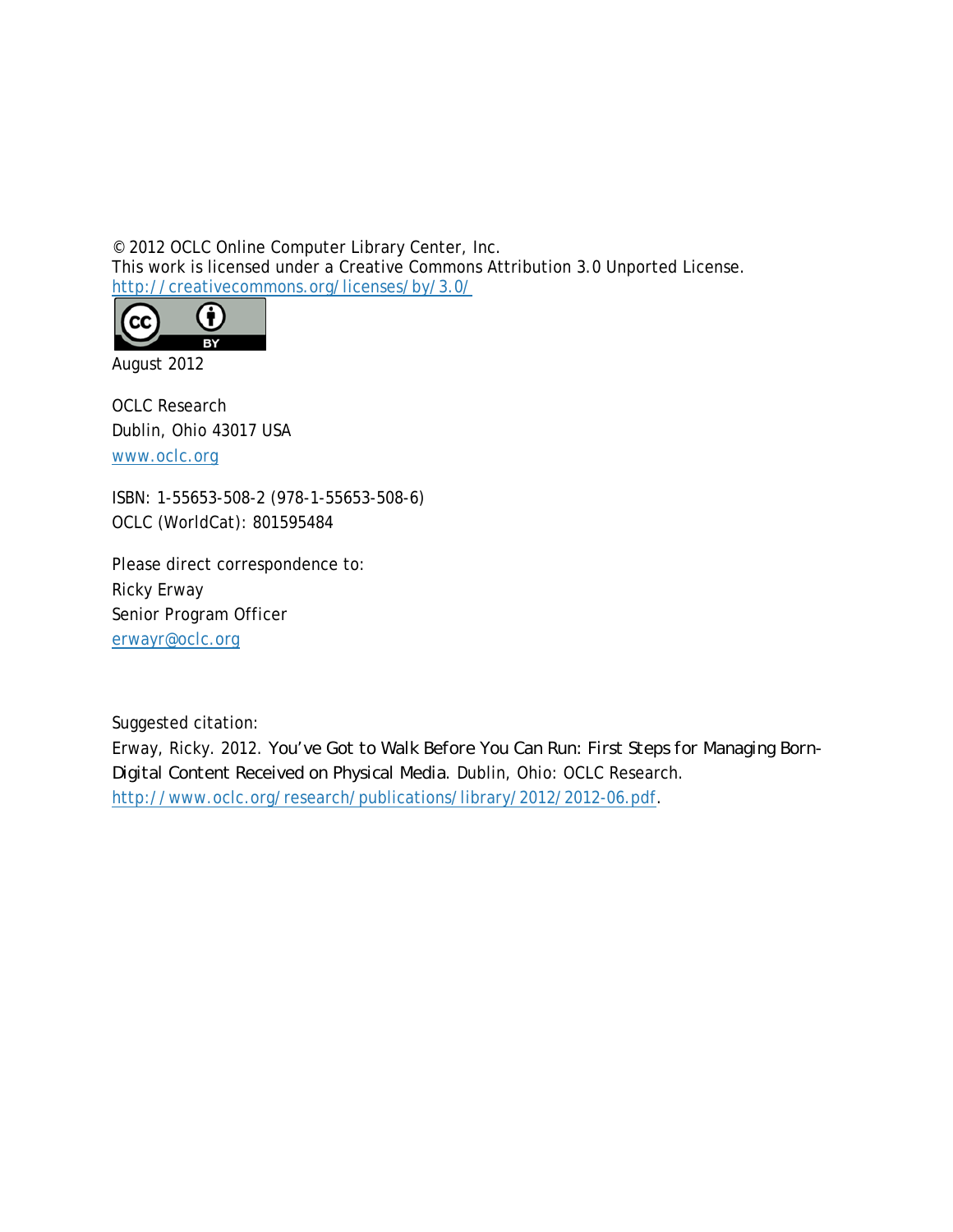### **Introduction**

This is a set of initial steps for getting started with responsible management of born-digital materials that were received on physical media. The intended audience is those who already have or are currently acquiring such born-digital materials, but have not yet begun to manage them. These steps are intended as modest measures to allow those with unprocessed holdings to sleep peacefully, or at least nap without nagging doubt. It is possible to get started responsibly—albeit minimally—without expert staff, extra funding, or extensive training.

While many of the following principles and approaches can be applied to any born-digital content, this document emphasizes characteristics that are specific to born-digital content acquired on physical media. It focuses on identifying and stabilizing your holdings so that you'll be in a position to take additional steps as resources, expertise, and time permit. With relatively few steps and limited resources it is possible to know with more certainty what your repository holds and to make vulnerable data more secure.

You should begin by embracing these four essential principles:

- Do no harm (to the physical media or the content).
- Don't do anything that unnecessarily precludes future action and use.
- Don't let the first two principles be obstacles to action.
- Document what you do.

#### **Survey and Inventory Materials in Your Current Holdings**

In the typical scenario, there is a "backlog" of born-digital materials that have merely been stored along with other collection materials without having been copied, preserved, or made accessible.

- 1. Locate existing holdings.
	- a. Gather information about digital media already in your collections.
	- b. Do a collections inventory to locate computer media in any physical form.
- 2. Count and describe all identified media. Note that the suggested inventory process does NOT include mounting and viewing content on the media. For each collection:
	- a. Gather relevant information from donor files, acquisition records, the collection itself, and any other useful sources.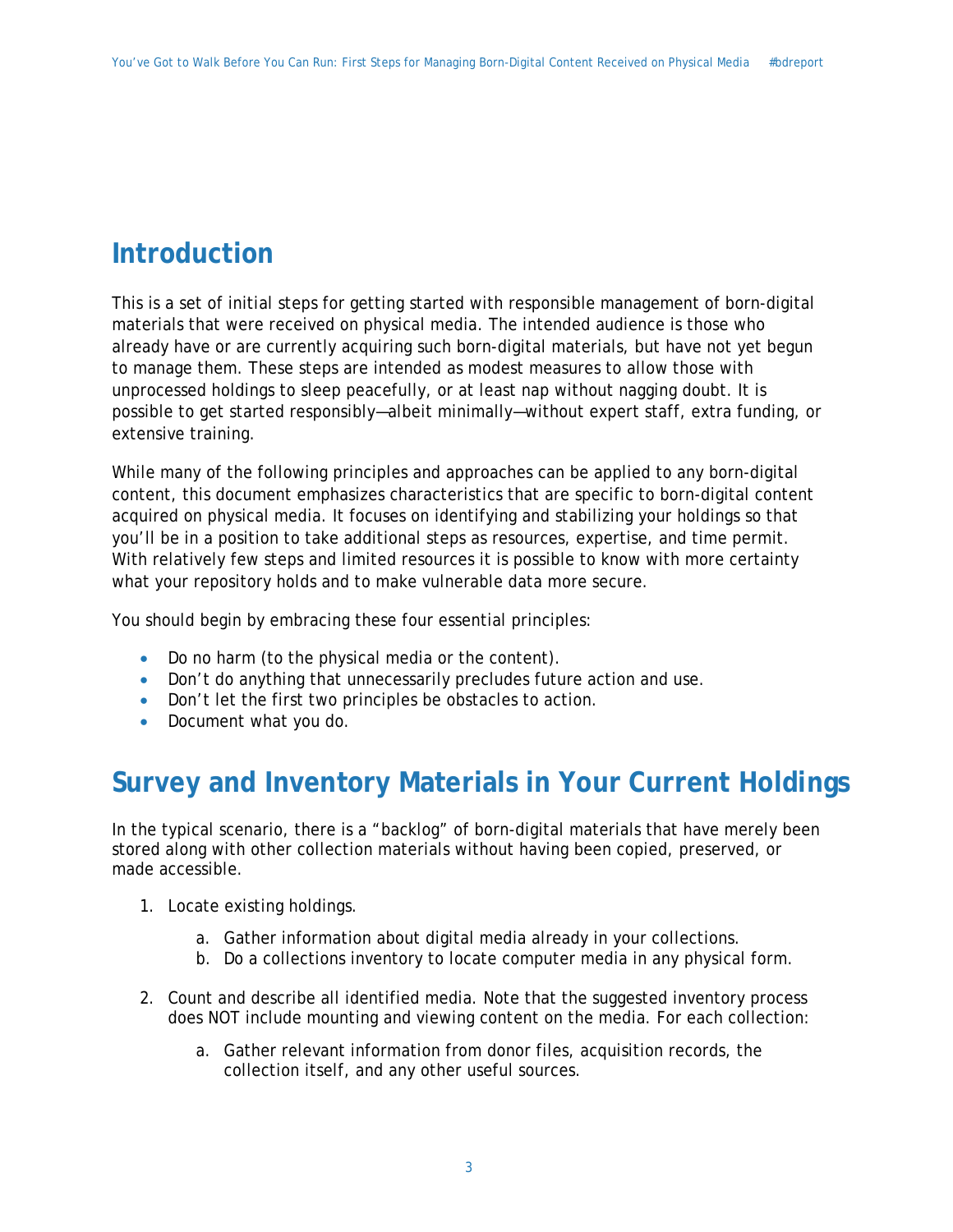- b. Remove the media, but retain the order (if one exists) of the digital media and accompanying items by photographing the digital media and storing printouts of the photographs in the physical collection where each physical medium was originally located. (Alternative: place separator sheets that describe the media into the physical collection.)
- c. Assign an appropriate inventory number and/or barcode to each physical piece.
- d. Record the location, inventory number, type of physical medium, and any identifying information found on labels or media such as creator, title, description of contents, and dates. If no identifying information exists, indicate this.
- e. Record anything that is known about the hardware, operating systems, and software used to create the files. Use consistent terms to help in future processing of the files.
- f. Count the number of each media type, indicate the maximum capacity of each media type, calculate the total maximum amount of data stored in each medium, and then calculate the overall total for the collection. This will enable you to estimate storage needs, though keep in mind that the media are rarely full, so the estimate will likely be far in excess of the actual storage needed.
- g. Return the physical media to suitable storage (if not with the rest of the collection, indicate its location in the collection documentation).
- h. Add a summary description of the digital media to any existing accession record, collection-level record, or finding aid.
- 3. Prioritize collections for further treatment based on factors such as the following:
	- a. The value, importance, and needs of the collection as a whole—and the level of use (or anticipated use) of the collection
	- b. Whether there is danger of loss of content because of potential media degradation due to age or condition
	- c. Whether there appears to be significant digital content that is not replicated among the analog materials in the collection or elsewhere
	- d. Whether the use of digital content that is replicated in analog form would add measurably to users' ability to analyze or study the content
	- e. When there are just a few files that can be represented on a page; whether printouts might suffice
- 4. Repeat these steps every time you receive new media.

Once you have gotten this far, you will have made very real progress in starting to manage your born-digital materials. Knowing what you have in terms of types of physical media, storage requirements, and general significance of the content is an important start.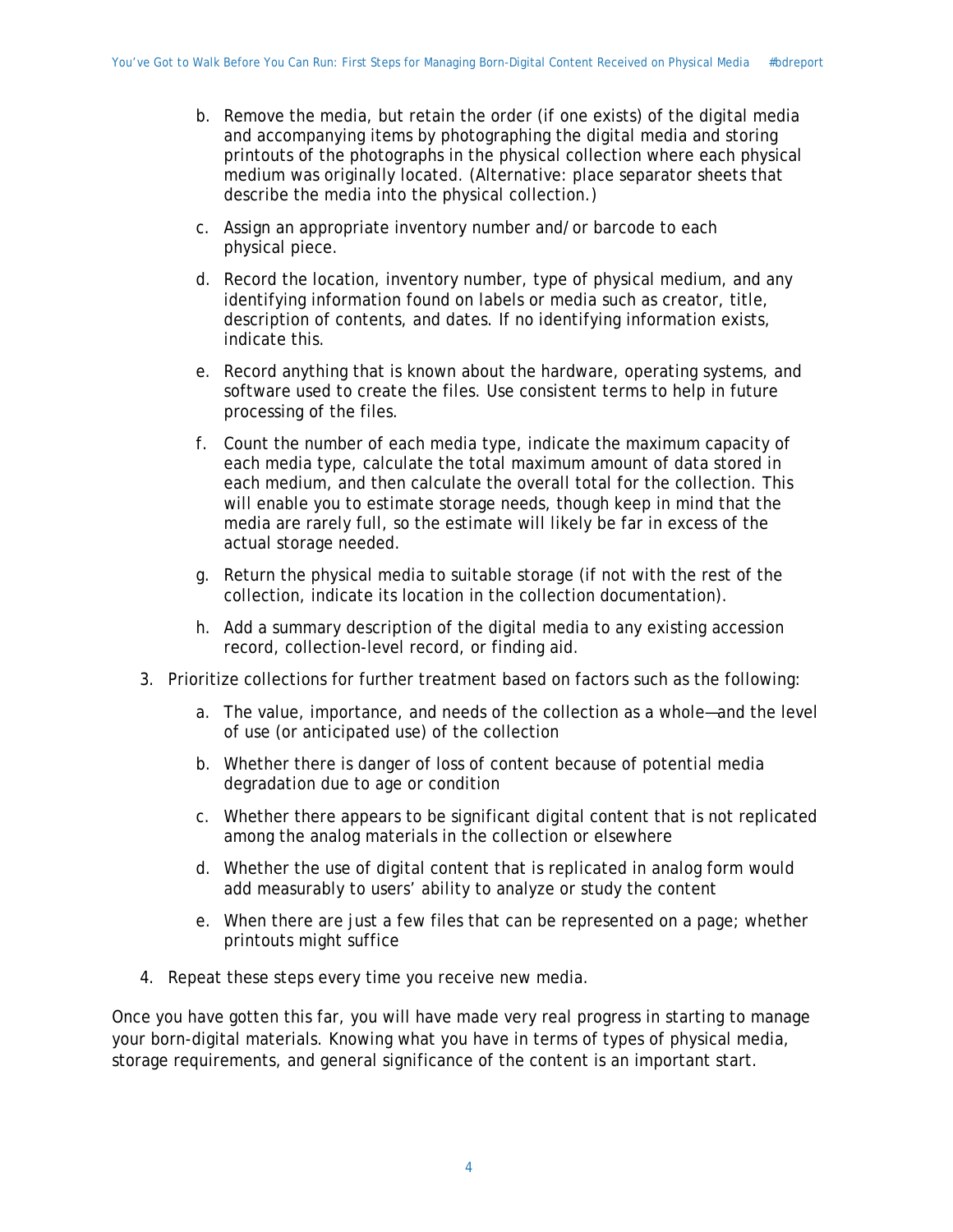### **Technical Steps for Readable Media**

As possible, based on your established priorities and resources, begin the steps for born-digital content on media that can be read by available hardware.

| 1. | Use a "clean" computer (a dedicated computer that is regularly scanned with up-to-date<br>antivirus software and that is not used for online activities that may introduce viruses or<br>used for other work that might be affected by viruses introduced when accessing media).                                                                                                                                                                                                                                                                                                                                                                                                                              |
|----|---------------------------------------------------------------------------------------------------------------------------------------------------------------------------------------------------------------------------------------------------------------------------------------------------------------------------------------------------------------------------------------------------------------------------------------------------------------------------------------------------------------------------------------------------------------------------------------------------------------------------------------------------------------------------------------------------------------|
| 2. | Use a write blocker on the clean computer and set any write-protect tabs on the media to<br>prevent changes to the content.                                                                                                                                                                                                                                                                                                                                                                                                                                                                                                                                                                                   |
| 3. | Insert disk in the appropriate drive (or other medium in appropriate reader or attach other<br>storage device to appropriate port). Do not attempt to open any files.                                                                                                                                                                                                                                                                                                                                                                                                                                                                                                                                         |
| 4. | Create a directory on the clean machine for the current project, with a subdirectory for<br>the data files.                                                                                                                                                                                                                                                                                                                                                                                                                                                                                                                                                                                                   |
| 5. | Copy data from physical media to the subdirectory. Consider copying the data as a disk<br>image, which is a single file that contains an exact, sector-by-sector bitstream copy of the<br>disk's content and ensures that various forms of essential metadata and technical<br>dependencies will be retained. Alternatively, directly copy directories and files from the<br>original medium to the subdirectory, but note that various forms of associated data and<br>metadata may not be transferred. Moving the data directly from the original medium into a<br>zip-compressed archive can help to preserve some file system metadata (e.g., timestamps,<br>directory structures, and file permissions). |
| 6. | Generate a copy of the disk directory information (file names, sizes, extensions, and<br>dates). Store a digital copy in the project directory and print out a copy to keep with<br>the collection.                                                                                                                                                                                                                                                                                                                                                                                                                                                                                                           |
| 7. | Generate and record a checksum (a unique value based on the contents of a file) on the disk<br>image. Alternatively, if you copied the files instead of copying a disk image, generate and<br>record a checksum on each file in the subdirectory.                                                                                                                                                                                                                                                                                                                                                                                                                                                             |
| 8. | Create a readme file containing pertinent information from the above steps, indicating the<br>related analog materials and documenting each step taken. Store the file in the project<br>directory and store a printout of the readme file with the physical collection materials.                                                                                                                                                                                                                                                                                                                                                                                                                            |
| 9. | Copy the project directory to trustworthy archival storage where it will receive regular back<br>up, with a copy stored in another location.                                                                                                                                                                                                                                                                                                                                                                                                                                                                                                                                                                  |
|    | 10. Return the original physical media to storage. (This is optional, but it provides one more<br>possibility for back up if something goes wrong. If you choose not to retain the media,<br>discard them responsibly.)                                                                                                                                                                                                                                                                                                                                                                                                                                                                                       |
|    | 11. Create or update an associated finding aid, collection level record, or accession record with<br>information about the steps that were taken and the location of the files.                                                                                                                                                                                                                                                                                                                                                                                                                                                                                                                               |

The guidance above will help you to take responsible, basic steps to preserve your digital media. You'll want to do more when you can and should refer to guidance on managing and preserving born-digital material that is available elsewhere. Ultimately, your work will lead to making born-digital materials accessible for use. After all, the goal is not just to preserve the content on digital media, but to provide access to it.